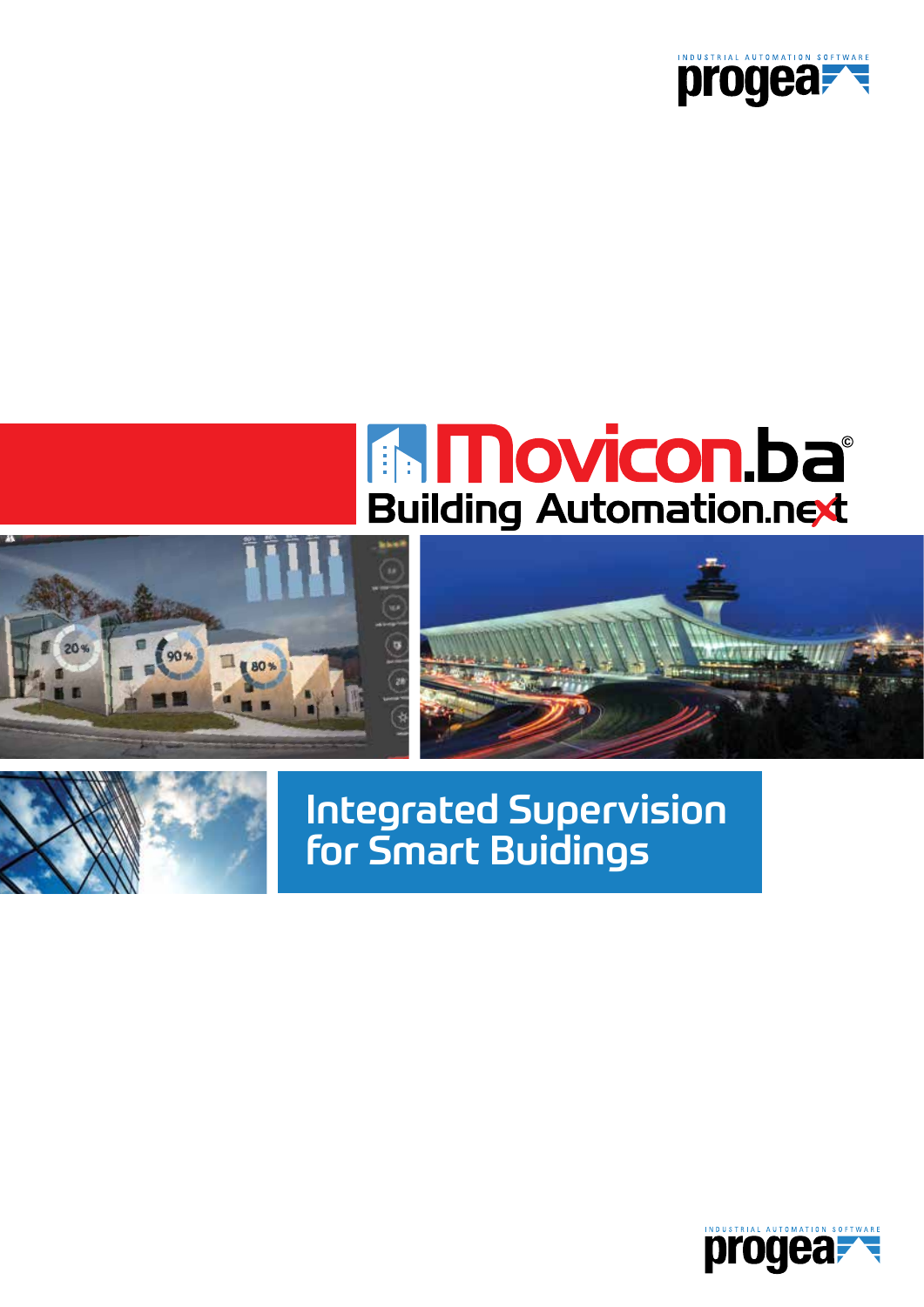



# **The Movicon.ba Building Automation.next**

### SCADA/HMI Software technology for Building Automation

Integrated building management necessitates a control system through which the user can manage all the different systems used throughout the building. These include those for illumination, air conditioning, security, power grids, access control, maintenance and any other building auxiliary service. Movicon.ba™ has been designed to make this happen by allowing the user to manage all these various systems throughout the entire building. This is done by seamlessly integrating them into one unique supervision and control centre for major interaction and control. The great advantage of being able to integrate all building systems and the simplicity-of-use offered by Movicon.ba™ makes buildings much more efficient to manage.

Movicon.ba is the supervision solution designed for Building Management Systems (BMS) and Building Automation. It is very simple to use and comes with detailed documentation and a support website. The website has been designed to provide the developer

community a rich source of useful information and examples to make learning easier and to reduce project development times.

Progea's commitment to produce powerful and innovative automation software products has flourished over the last 25 years. The experience and knowledged gained and combined with most innovative technology have made Progea experts in supervision and control solutions for the civil and industrial automation sectors with over 120,000 licenses installed worldwide. The Progea Services (Training, Assistence and Consultancy) are the true product's added value. Users are not only guaranteed support for any application need but also get to benefit from reduced implemention costs contributed by these services as a consequence.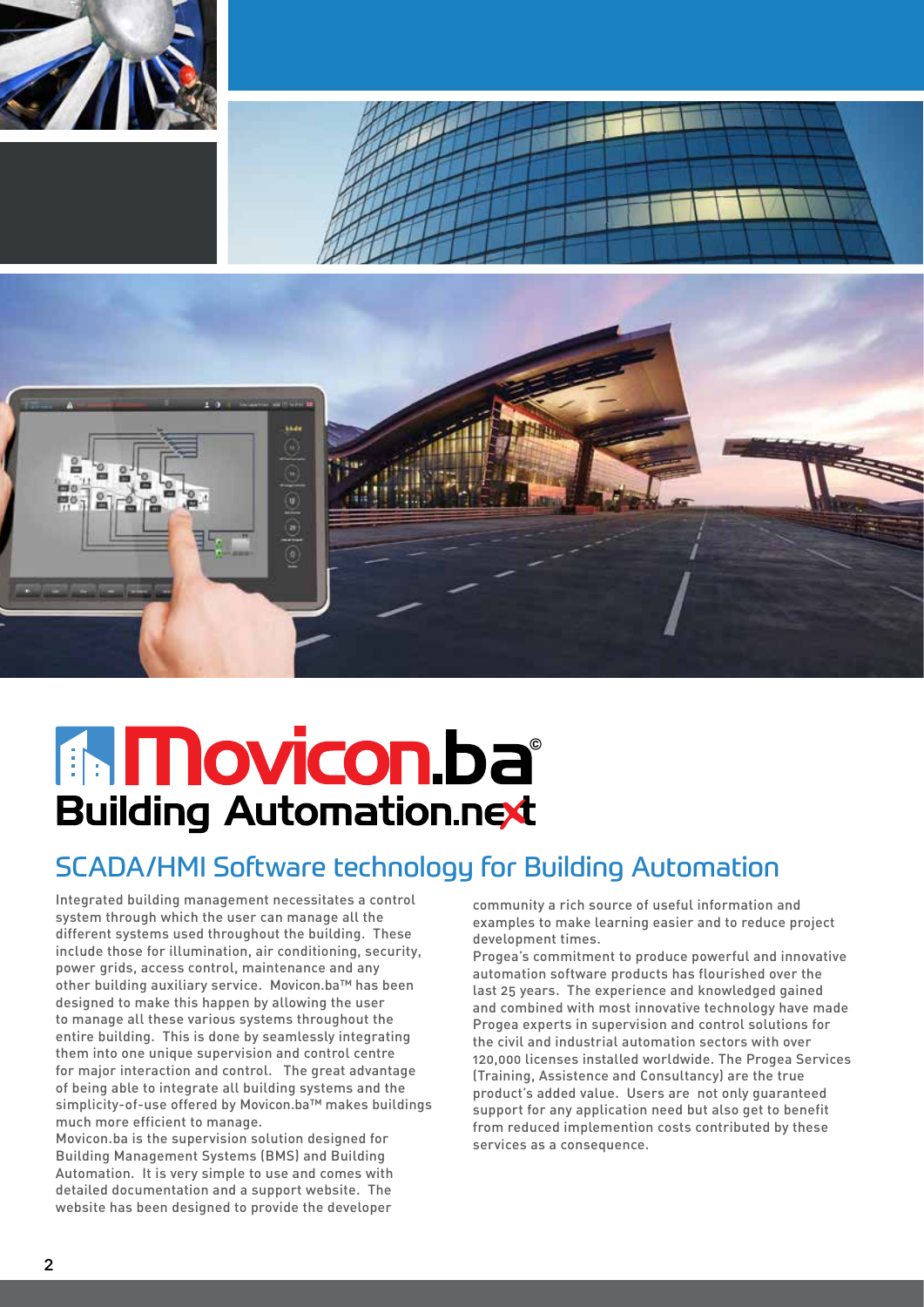# Integrated management for every type of building



### Movicon.ba™ is the most powerful building automation software offering the best in supervision, openness and scalability to any other software

### Building Management System

**ANTI ANTISE** 

Movicon.ba™ is Progea's supervision solution for smart buildings as experts in supervision and control software (SCADA/HMI). Movicon.ba offers the advantages of an open software for integration and visualization of modern building automation systems, whether it be residential, industrial, public services or large communities. Movicon. ba is based on Progea's modern Automation Platform. NExT platform an innovative software solution which integrates technology such as .NET, OPC UA, WPF and HTML5. The great experience gained throughout years of success have allowed Progea to satisfy all the needs of those who wish to develop projects with integrated systems using an all-inclusive, powerful, flexible and open visualization and control software.

### An open solution

Movicon.ba™ ensures the openness needed to integrate all building management systems and devices into just the one supervision project. The possibility to do this is beneficial in many ways in terms of saving time, resources and enhancing supervision and control potentiality of your building. The Movicon.ba platform technology is completely based on the framework.NET of Automation Platform.NExT and uses the most modern applied automation software technology.

With just the one visualization software you will finally get the chance to connect the control bus, lights, HVAC heating and air conditioning system, security and access control system, CCTV, power grid systems and any other device used within the building management context.



### Deployment flexibility

Due to the flexibility of Movicon.ba, you will be able to integrate y0ur building management systems in any type of architecture, such as PC Server or Desktop, Media Center, Touch Panel (Windows Embedded. You will also be able to access your system over the Web using any browser with the HTML5 technology or using APPs for Smartphones or Tablets, from wherever and whenever. There are no limits to the number of visualization solutions you can use to get everything under total control.

#### Enhanced facilitated userness

Creating supervision projects with Movicon.ba™ is smooth and easy. A powerful object-oriented editor allows you to create graphical interfaces with animated and interactive screen pages using the new rendering WPF/XAML vector graphics technology or by applying your own BMP, GIF, PNG and JPG drawings. All the tools you will ever need have been integrated and ready for use. Preconfigured graphical object libraries, communication drivers, alarm management, event scheduler, trends and charts are all at a hand's reach within a tap or click in a simple and intuitive software environment.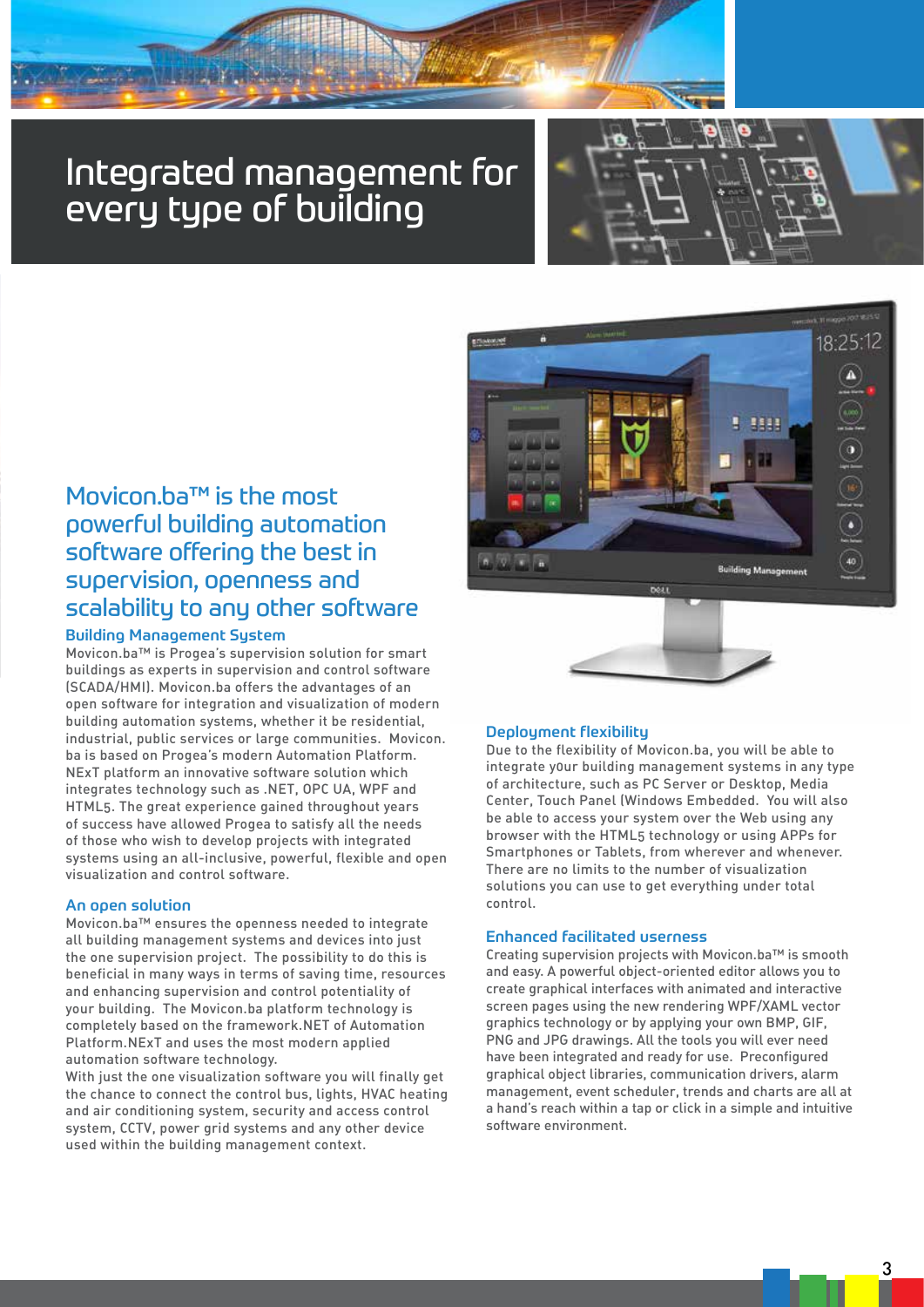# SCADA technology for Building Automation

### With just one solution Movicon.ba™ allows you to integrate all the different system architectures in one unique supervision center

#### Enhanced features

Overcome the limited use of conventional supervisory software.

Movicon.ba™ offers all the powerful features of modern SCADA/HMI systems to visualize data. You will be given the chance to work with a powerful graphical object-oriented enviroment that includes a very effective Alarm management, database with historical logs (e.g. SQL Server, Oracle, MySQL), trends, scenarios, schedulers and control logic. These features are all ready to use in one simple but powerful programming environment.

#### Cost reductions

Movicon.ba™ permits the use of just the one all-inclusive developer environment for all your supervision and control systems. This will allow you to save on learning, training personnel and maintenance. The Movicon™ BA licenses are scalable and flexible and can be upgraded to Movicon™ to contribute even further to reducing overall development and maintenance costs.

### Integration is the key word

Movicon.ba™ offers the advantage of a software that is independent from the hardware being used. This will allow you to use the same software in any PC and Touch Screen connected to your building's control systems, by means of buses such as Konnex/EIB, LON, BACNet, Modbus and DALI, for access control, burglar and fire alarm systems (e.g. Notifier and others), power systems with Modbus interfaces and many others. In addition, you will be able to integrate CCTV and IP Cameras and feel free to choose your architecture the way you want it by using the same software. This is your best guarantee for maximum flexibility of deployment and investment sustainability.

### Information sharing network

Movicon.ba™ offers the advantage to freely circulate information by using the Networking functions with Ethernet and OPC UA technology and thus integrate your supervision system with managerial systems.

### Integrated I/O Drivers and OPC UA

Movicon.ba™ includes a large number of integrated and ready-to-use communication drivers to connect to the main systems and devices used in building automation. These include networks, buses, instrumentation, specific controllers and devices. The main drivers include importers to avoid errors and to spend less time configuring. In addition, the platform offers full support to the OPC UA technology (IEC 62541 standard), both as Client and as Server.



*The flexible architecture of Movicon ™ BA allows all the buildings subsystem including networks and various devices to be concentrated and integrated in just the one all-inclusive supervisor. Information can be distributed to other client stations such as PC, touch screen panels, mobile devices as well as over the web.*

Mobile Devices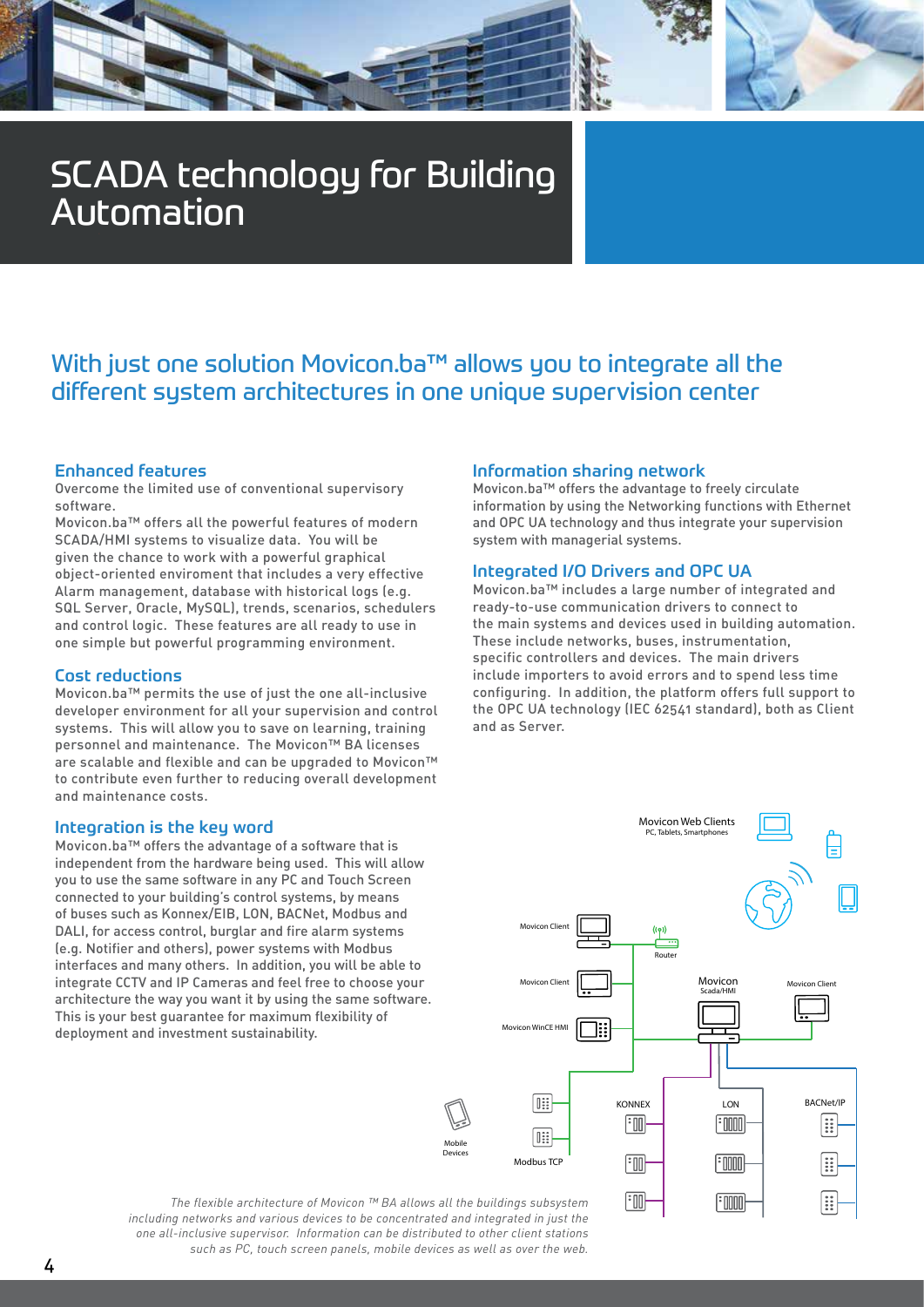



# New Generation 2D and 3D vector graphics in XAML

### Movicon.ba™ offers the most advanced graphics functions within a modern environment based on innovative technology

### Superior 2D and 3D graphics features

The main aim of any supervision system is to visualize processes. The clearer and more transparent the process is visualized the better and more efficient the building systems can be run. Unlike ten years ago, today's operators are now demanding more lifelike graphical representations of systems and processes. Graphics are a crucial element to developing projects but unfortunately they take up a major part of development time. However Movicon™ BA certaintly demonstrates its superiority in this field in terms of powerful graphics. It offers design engineers the use of a vector graphics editor based on the new WPF/XAML rendering technology with 2D and 3D graphics support. It also offers libraries rich in purpose-built and configurable objects and symbols that come with at least 16 animation properties and powerful control functions. Design engineers are completely free to custommize them as required as well as use the supported BMP, GIF, PNG and JPG multimedia formats and the Power Templates technology in doing so. The screen graphics are independent from the device and screen resolutions used. They also support touch and multitouch functions and can be used in multimonitor setups.

#### New generation Graphics Libraries

Progea has invested a great amount of its resources in graphics and designer tools in order to completely revamp the project's symbol libraries and toolbox objects. All graphics are now XAML-based. Modern solutions have been used to expand on their different styles and storyboard use. As a result, the platform now comes complete with a graphics library rich in objects and symbols of unprecedented quality. A library full of both static and dynamic symbols and a toolbox full of pre-conifgured graphical objects united with a powerful inbuilt WPF vector graphics editor are your key to successful screen displays. There is no limit to what design engineers can do with the various techniques in terms of transparency, fading, shading and much more. No other software gives design engineers so much freedom to express their creativity. In additon to the Movicon.ba™ Graphics Editor and ready-to-use objects in the Movicon.ba™ libraries, the platform offers the design engineer greater freedom of expression with XAML. They can create new symbols and objects with external graphics tools such as Expression Blend or Adobe Illustrator and be more dynamic with storyboards using the supported User Controls that are also customizable with Visual Studio.

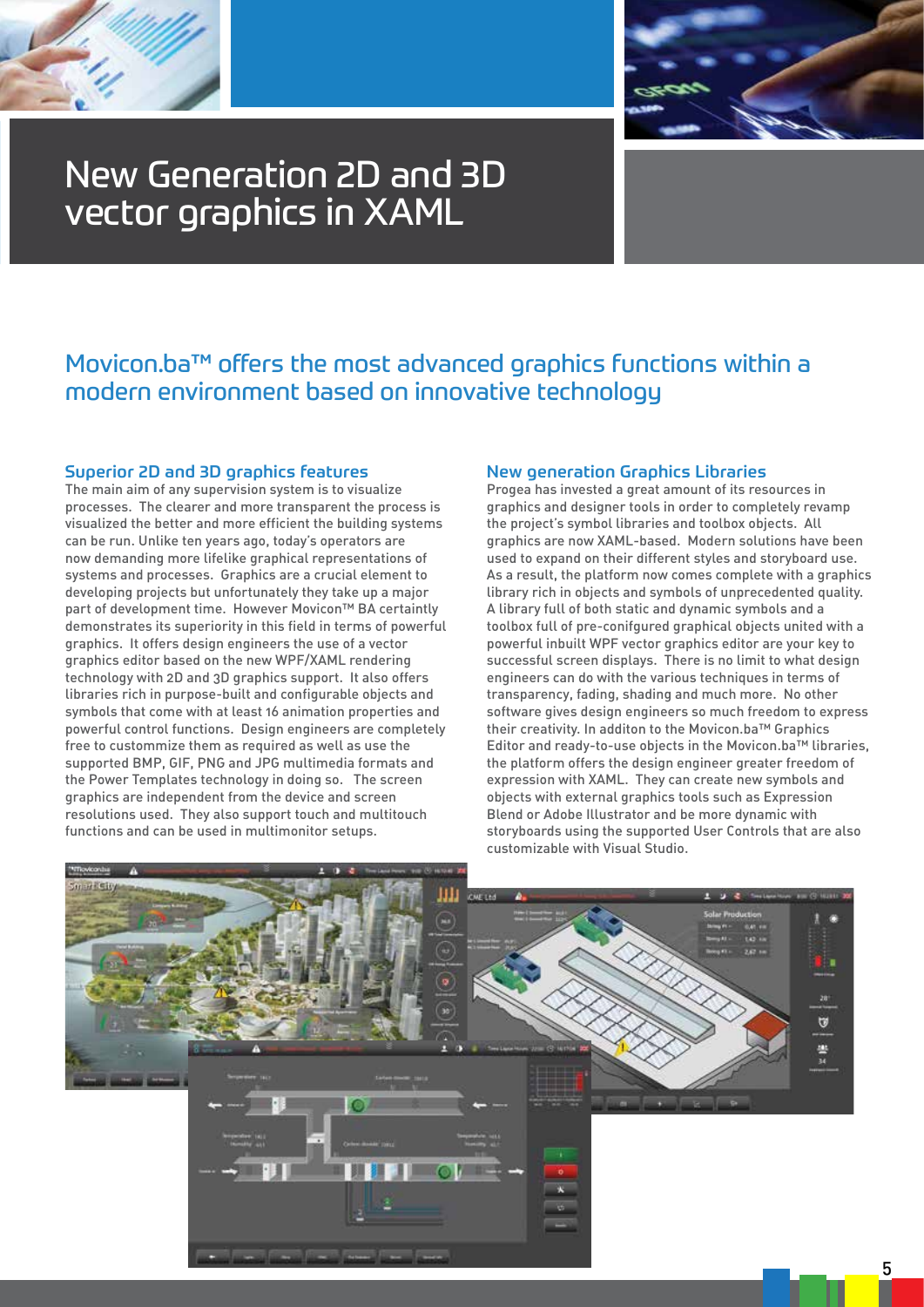# Powerful Alarm Management



### All systems connected to the building are kept under constant control with Alarms, Messagges, Notifications, Event Historical and Statistics.

#### Powerful Alarm Management and Event Historial

FEEL ALANM RESER COMPA

The powerful Movicon.ba™ Alarm management ensures maximum precision when it comes to handling events. Operators are kept constantly updated on the building's ongoing situation with detailed information. By using this information, operators can repond immediately when needed to prevent system failure and thus improve efficiency. The Event Historical managment (Historial Log) automatically records all events (Alarms, Driver Events or System Events) in the appropriate filing system based on relational database. Statistical Analysis functions are also provided for anomaly detection troubleshooting.

### Notification by SMS/Email/Speech Synthesis

Movicon.ba™ offers a powerful integrated solution for notifying events and alarms. Movicon.ba™ will directly inform call duty staff upon verification of severe error occurrences (alarms or other configurable events). Staff can be sent nofications by SMS, Email or vocal calls with the Speech Synthesis manager (Text-To-Speech) using a VOIP provider. In addition, user groups can be set up to manage alerts and acknowledge alarms over the phone. You can rest assured that your system will keep you updated with information on what's happening in your building no matter when and where you are. You will be able keep everything under control at all times and decide when to intervene and take appropriate action by remote control. This will also enable you to optimize on the running costs of your building as a consequence.

### Alarm Analysis

Movicon.ba™ provides system maintenance managers with just the tool they need to statiscally analyse any error occurrences during significant time periods. The alarm analysis allows managers to quickly identify the buildings critical spots. Once they have this information they can decide which is the most propriate plan of action and implement it remove any inefficiencies and make improvements. Such decision making to obtain maximum building management efficiency would not be impossible without such vital information.

The Movicon.ba™ Alarm AnaIysis is extremely simple to use and offers a powerful tool to analyse all alarm events. The results of this analysis can be displayed in reports to either report total or partial system or device failures and at what frequency they occur. This information can be shown on tables, piecharts and histograms identifying the lists of alarm occurrences by 'Duration' (Total time of occurrences of the same type), or 'Frequency' (overall number of occurrences of the same type) for the period of time specified. The reports can be displayed and printed on command or on event and exported in various formats (Excel, PDF, HTML) to provide fully detailed information on each individual alarm event analysed. The Alarm Analysis model can also be accessed over the Web.



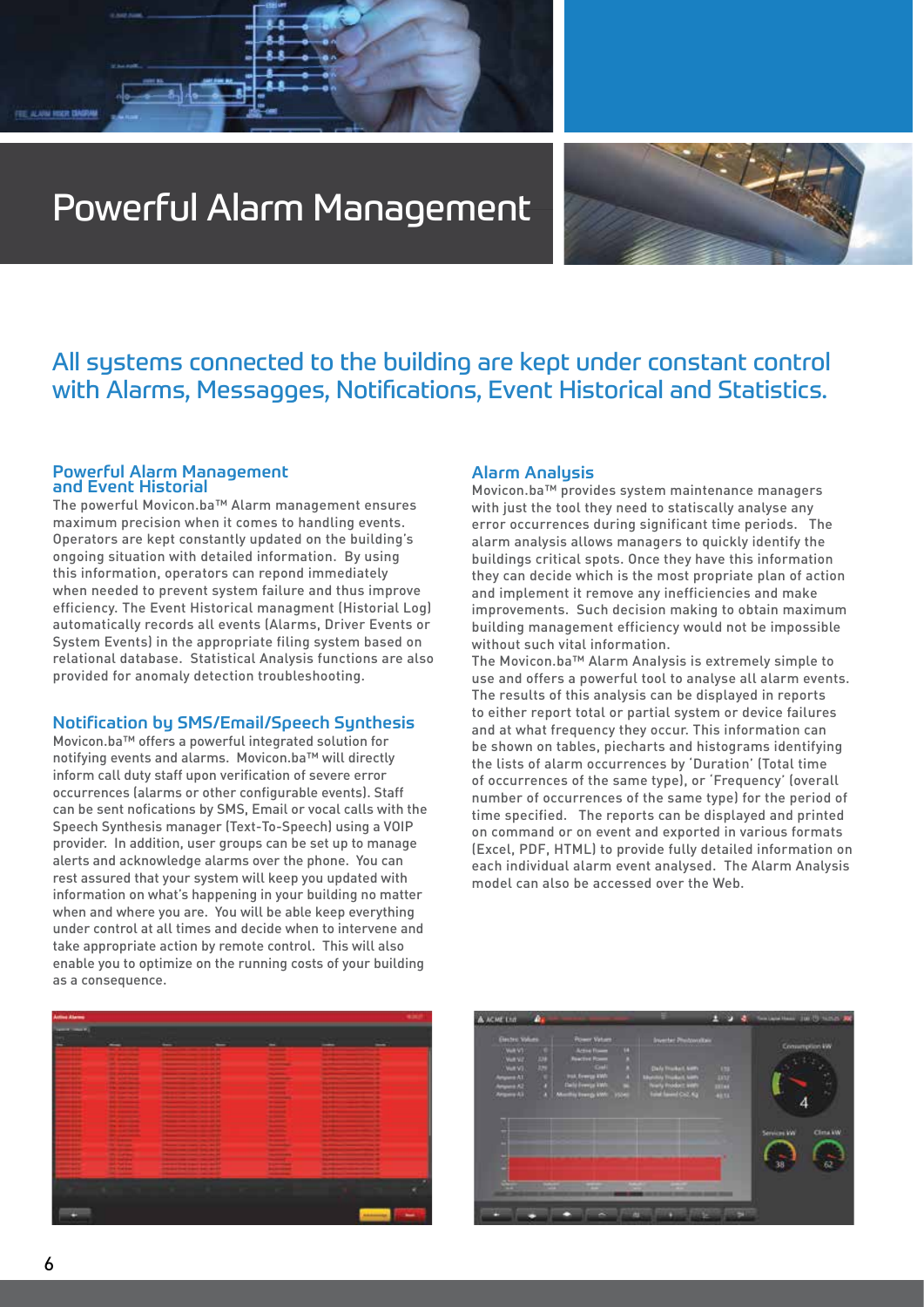# Data Recording, Historian, Analysis, Trends and reporting

### All the building's management and control data are recorded on Database or in the Cloud for accurate analysis using Trends and Reports.

### Historians and Data Loggers

Every modern building needs a system that ensures correct and efficient data recording in order to facilitate reliant analysis to obtain vital information to improve building management efficiency. The Movicon.ba™ Data Recording Server uses historical data recording innovation technology. Building information is recorded by data loggers and archived on DB, physical disk or Cloud to ensure performance and security independently from the volume of data involved. The Server offers two data recording models: the Historian and the Data Logger. Design engineers can therefore configure projects based on the type of analysis they need to perform. Due to Progea's Virtual File System (VFA) technology, the integrated Movicon.ba™ persisting data model consents to project independency from the server and data archiving format and where data is to be filed. This means that data can be filed locally or on a relational DB. Microsoft SQL Server is used for default but MySQL, Oracle and others can be used as well as Cloud by using the Microsoft Azure cloud computing technology.

### Trends, Data Analysis and Reports

All the data recorded in the archives can be accessed from the system using viewer and analysis objects designed for this purpose. These objects include Trends, Tables, Charts and Reports. Users get to use the most modern functions available to view analysed building data such as temperatures, power consumptions and any other variable managed by the system. The integrated Report Designer is used to create detailed reports which can also be accessed over the web and exported in the most commonly used formats. The data provided by this analysis will enable you to control and manage your building better.

#### Scenarios and Recipes

Movicon.ba™ has a module that has been designed to edit and run Scenerios (Recipe Manager and Set Points). Based on advance technology, the archive management can be configured to run in asynchronous mode in respect to the Address Space. Recipe objects can also be configured with data layouts and user interfaces as desired. Due to the specific functions predisposed in the Data Server's I/O drivers, they can also be configured with independent connectivity to building devices and with specific recipe data transfer functions (download/upload) atomically.



7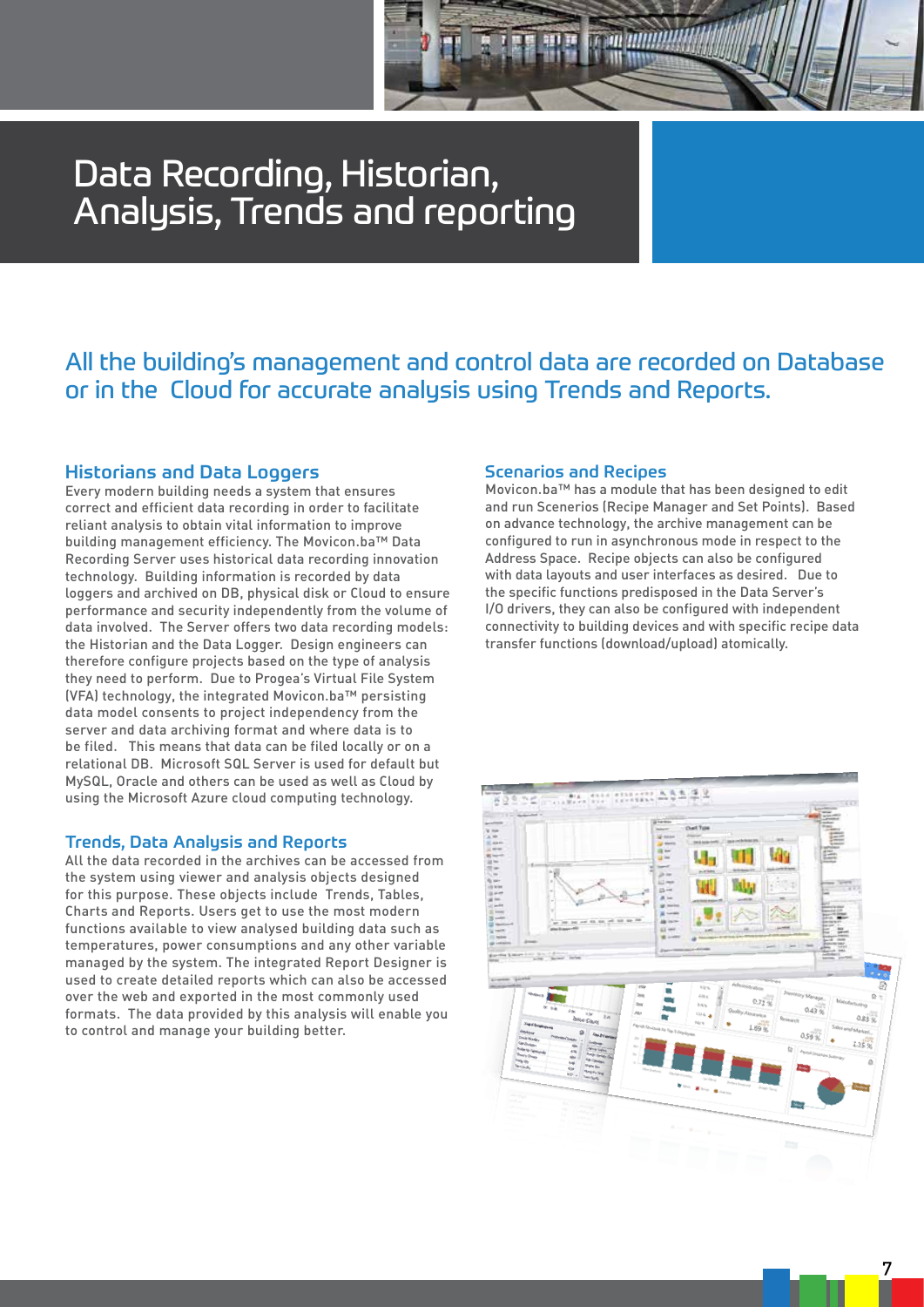

# Advanced Funtionality



### All the most advanced features are provided to create any type of building management project

### Video Camera Management

Movicon.ba™ integrates native solutions to manage images deriving from IP Cameras. A purpose-designed viewer object is used to view the images on local PC terminals and in embedded systems (WinCE, PocketPC) as well as over the Web without needing to spend extra on add-ons. In addition, Movicon™ BA allows the integration of external components, such as ActiveX and third party libraries (DLL) to support the most sophisticated WebCam and digital video surveillance systmes.

### Voice Recognition

Movicon.ba™ has a voice recognition function that allows your control system to recognize vocal commands. This will allow you to interact with the control system in the most natural way possible by voice to evoke orders and commands. Once recognizing the vocal command, the system will request confirmation and the desired value (such as a temperature setting). Vocal commands can be used as an alternative to touch screens or keyboards to set commands.

### Scheduler Management

Movicon.ba™ has scheduler objects with programmable calendars that are simple and intuitive to use. The calendars can be configured graphically or in table mode. They also include weekly planning and public holiday management.

### Function Block Diagram

Movicon.ba™ has a logic editor to create sequential logic using function block graphics editor. Logic can be created in the supervisor system without needing programming language know-how. The library of function blocks includes all the most common ones as well as PID controller blocks. It can also be expanded to include others as well as those customized. With the forthcoming runtime for Windows 10 IoT, small microcontroller function blocks will be able to connect to the main supervisory system to create a Movicon.NExT ecosystem within an Industrial Internet of Things (IIoT) architecture.



#### Integrated VB.NET Language

Movicon.ba™ integrates a powerful VB.NET engine that executes code that is compatible with the Visual Basic for .NET™ (VB.NET) standard. A powerful vast selection of APIs are also included. Properties, events and methods can be used not only to customize functions but also to access your system's world of .NET . Script can be executed as normal routines or encapsulated in objects, such as graphical objects, alarm objects, templates, data loggers and others, in response to events. Logic with VB.NET language can be executed on the Server and Client and with multithreading whereby different script can be executed simultaneously to offer unmatched solutions with standard language use. The powerful debugger offers different execution modes such as step-by-step, break-point and others.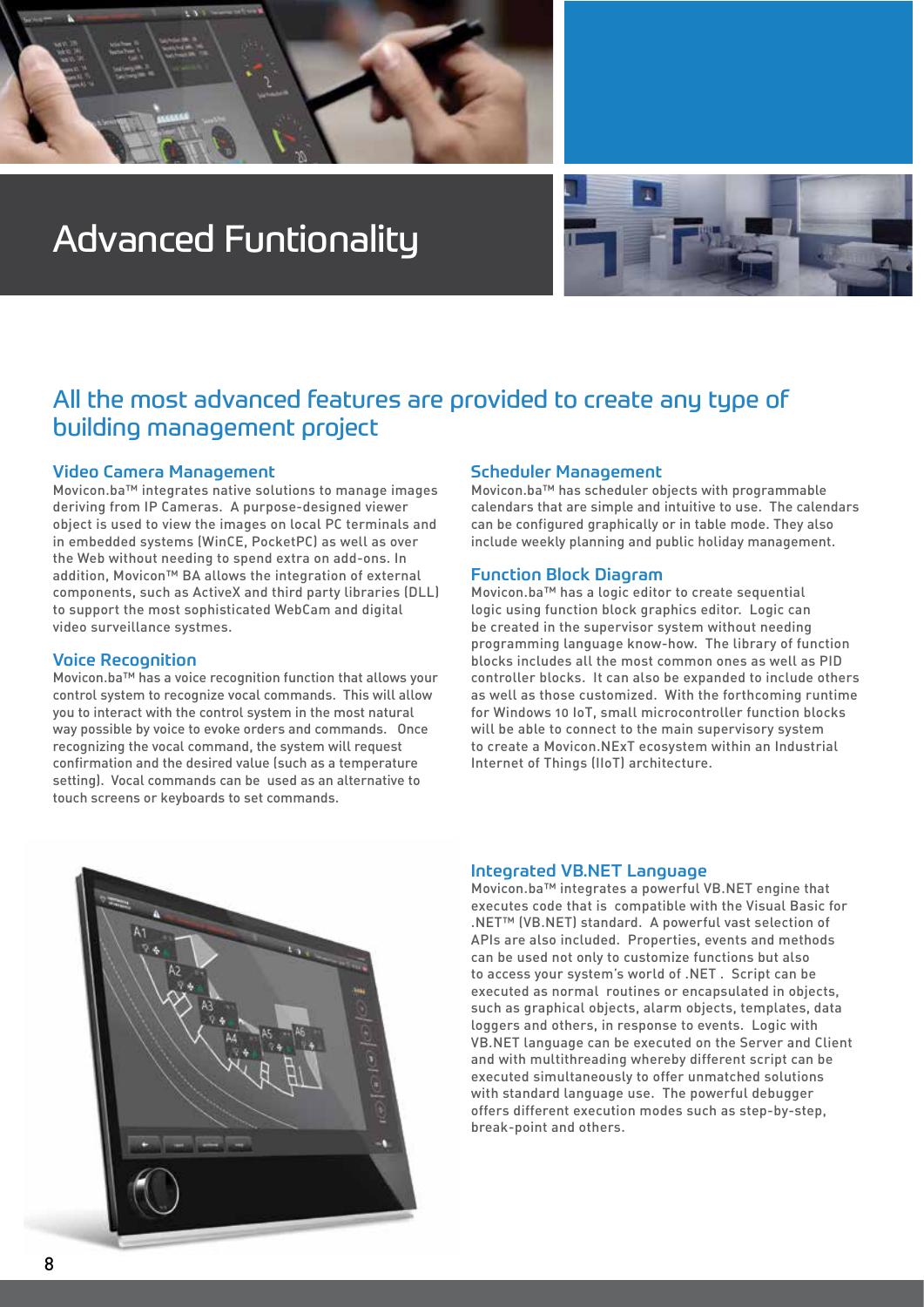# HTML5 Web Client and APP for Tablets and Smartphones

### Safe simple access to your building using the internet

The ability to access your automation system from wherever and whenever is the true concept of modern automation. Operators, maintenance workers, production staff and managers need to be able to access the system over the web and in complete safety in order to visualize the production process. It is the role of the Web Server to enable this which it does excellently by using the most modern and innovative HTML5 web technology. The Movicon.ba™ configurator is used to create the graphical interface that is subsequently visualized over the web independently from the fact that it can also be visualized by HMI clients. Communication can take place locally by means of the I/O Data Server, or directly with OPC UA. The Web Server handles the local instances and publishes the data over the Web. Protected access to commands on Server from Web Client terminals apply the same adopted security measures. All accesses and commmands are traceable and recorded on the Server Log. In addition, authentication with Log On to a Web Client terminal is totally independent from the other terminals. Users, Multi-users and groups can be assigned different privileges to gain access. Tools such as Dashboards, Grids, Data Analysis and Reports have been provided to allow direct access to the projects historical logs over the Web to perform analysis including those customized as needed.





- HTML5 technology to access and visualize your project over the web using whatever browser with whatever operating system.
- Creating Web pages on Server is automatic with one click or tap.
- Server project dynamic screen visualization using browers with user authentication, access control and any applicable Web user restrictions and censorships.
- No additional installations or configurations needed on both Client and Server.
- Enhanced performances, transparent support to project functions and commands using a normal browser.
- Data management security.
- Enhanced performances and notifications on event only.
- Web tools for local historical data analysis on server.
- Optimized Web Socket-based communication.
- Application centralized on server therefore no need to install or distribute software or license.

9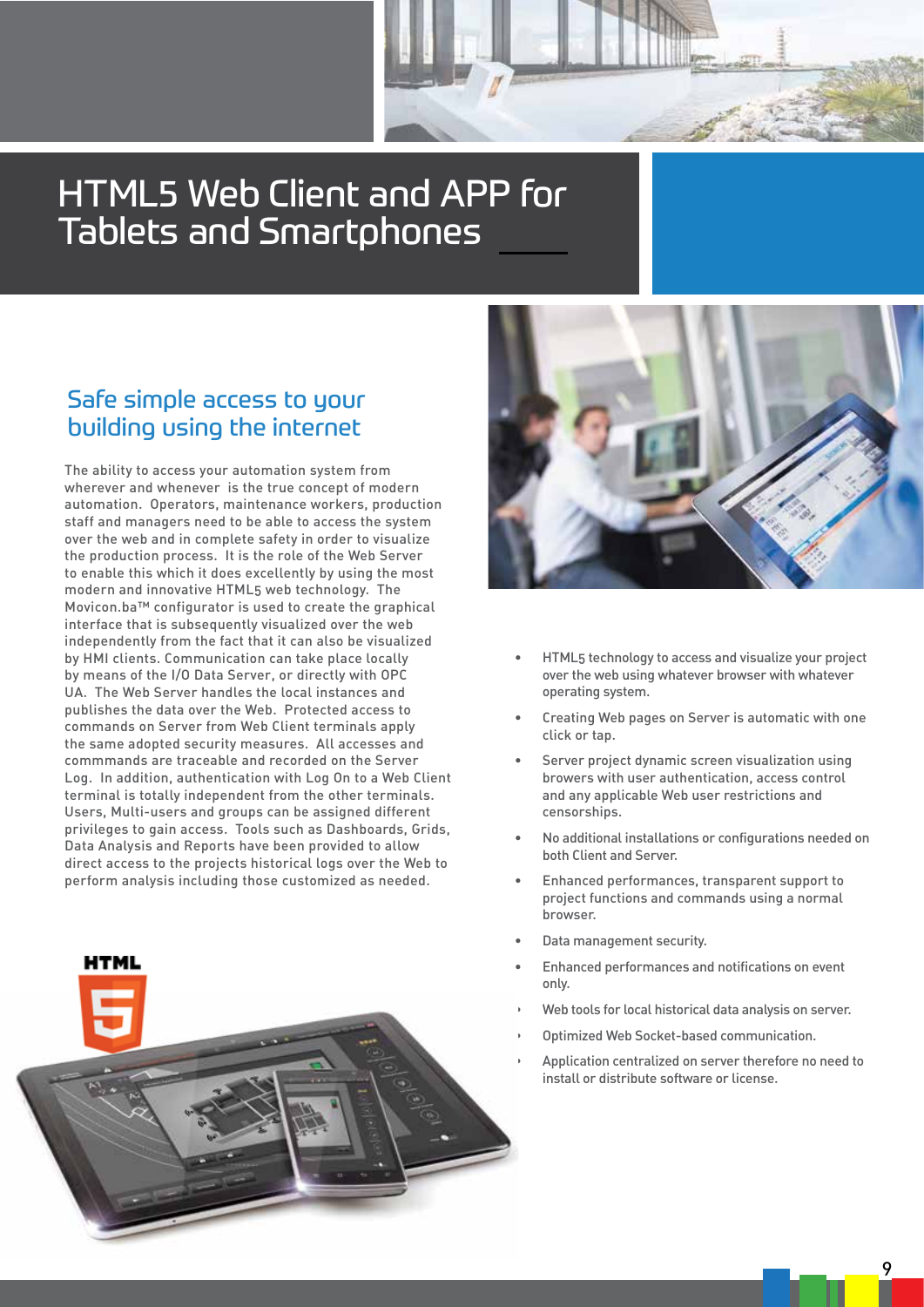

# The advantage of using open architecture



### Movicon.ba™ is based on standard and open .NET futureproof architecture to ensure investment sustainability

### Open to new and third party module integration

The Platform.NExT™ technology, on which Movicon.ba™ is based, has been specifically designed to be modular and scalable. In addition to the suite of function modules offered by Progea, users are free to develop and add new modules to the platform. This will allow users to create vertical and integrated solutions with the advantage of using the platform's features to optimize their work and increase functionality while reducing development time and management costs. Progea offers wizard models for Ms Visual Studio so that users can obtain all they need to quickly build their own function modules usng the .NET and C# technology. Furthermore Progea provides documentation, SDK and training if needed to create vertical solutions to integrate with the Platform.NExT™ technology.

### Cloud and IoT architecture: All the information of your interconnected systems to collect and analyze in the Cloud

Due to the Progea Cloud platform, all your systems can be interconnected in realtime with the Internet of Things (IoT) protocols. Information can be collected to the Cloud platform to allow managers to analyse the different buidling systems, maintenance and consumption variables using freely configurable web dashboards. By making your building smart and efficient, you will get to benefit from great returns in terms of performance and functionality.

### HMI and Augmented Reality: Integration with the most modern wearable AR devices such as SmartGlass and HoloLens

Movicon.ba™ has been designed to allow users to create futureproof projects. Users can integrate their applications with wearable Augmented Reality devices by using the purpose-designed APPs. These APPs have been developed to integrate the most modern wearable devices with the Server system of your applications. The future of building management is already at hand today.





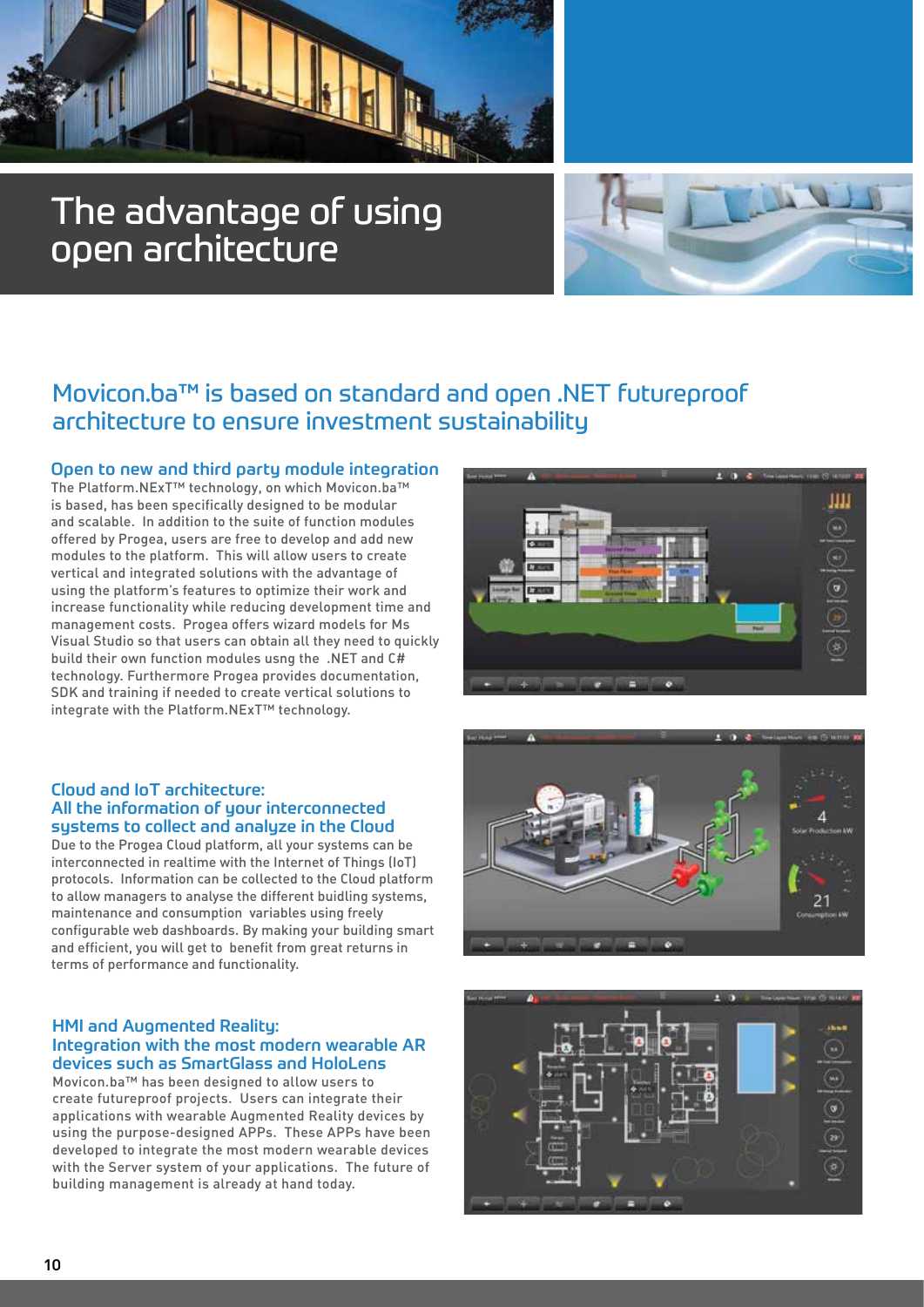

# 360° solutions for scalable and flexible software

### Countless Solutions:

Thanks to Movicon.ba™ all applied building systems, whether industrial or residential, can easily be integrated and managed. You will be able to manage a variety of systems and devices from your supervisory PC, Touch Screen mobile system or browser such as:

- Illumination Control and Management
- Comfort and Climate Control and Management (heating, air conditioning and HVAC)
- Technological System Control and Management (engines, valves, services)
- Hydraulic System Control and Management (pumps, irrigation, etc.)
- Comfort management to create and save favourite scenerios and ambient configurations
- Data and Alarm Management of Burglar Alarms and Access Control Systems
- Data Collection and Management of Fire Alarm systems
- Energy consumption monitoring with energy supply cut-off and load release management.
- Weather information collection and shutter, window, shed and skylight control plus others.
- Energy Consumption Control and Management (water, lights, cooling and heating)
- Statistical Process and Event Data Analysis
- Video Camera Data Collection and Management of CCTV and IP Cameras
- Web-based IP Camera management
- Emergency Light Control and Management
- Alternative energy management for systems such as photovoltaic and cogeneration.

### Key Features

Movicon.ba™ is a holistic software platform offering an all-inclusively integrated control system for the entire building with project editing functions and runtime.

- All-inclusive development environment with scalable and modular projects
- Real-time data collection from all the popular Building Automation Systems, Meters, Controllers and PLCs.
- Powerful and unparalled graphics visualization with WPF/XAML vector graphics editor, 2D and 3D graphics, in-inclusive toolbox and libraries packed with a wide spectrum of customizable graphics supporting the most popular multimedia formats
- Alarm and Event Management and Logging of all integrated systems with Voice/SMS/Email notification
- Protected Access with User and Password management and biometric recognition
- Redundancy Managment (Hot backup)
- Integrated Client/Server Networking architecture
- Visualization and control over the Internet using HTML5 in any Browser, or with APPs for Tablets or SmartPhones (iOS, Android, Windows APP)
- Scenario Management with objects and wizards
- Data Logger with Historicals on Relazional Database suing SQL Server or Oracle as well as the Cloud
- Powerful and Dynamic Historical Trends, 2D and 3D Graphics
- Integrate VB.Net language
- Function Block Diagrams (FBD) for Sequential Logic
- **Event Objects**
- Dynamic Scheduler Objects with public holiday management
- OPC UA Client and Server
- HTML5 Web Client technology and APP
- Local and remote Debugger
- Support to IP Camera (native) and CCTV
- Vocal Commands
- Touch and Multitouch management
- Augmented Reality